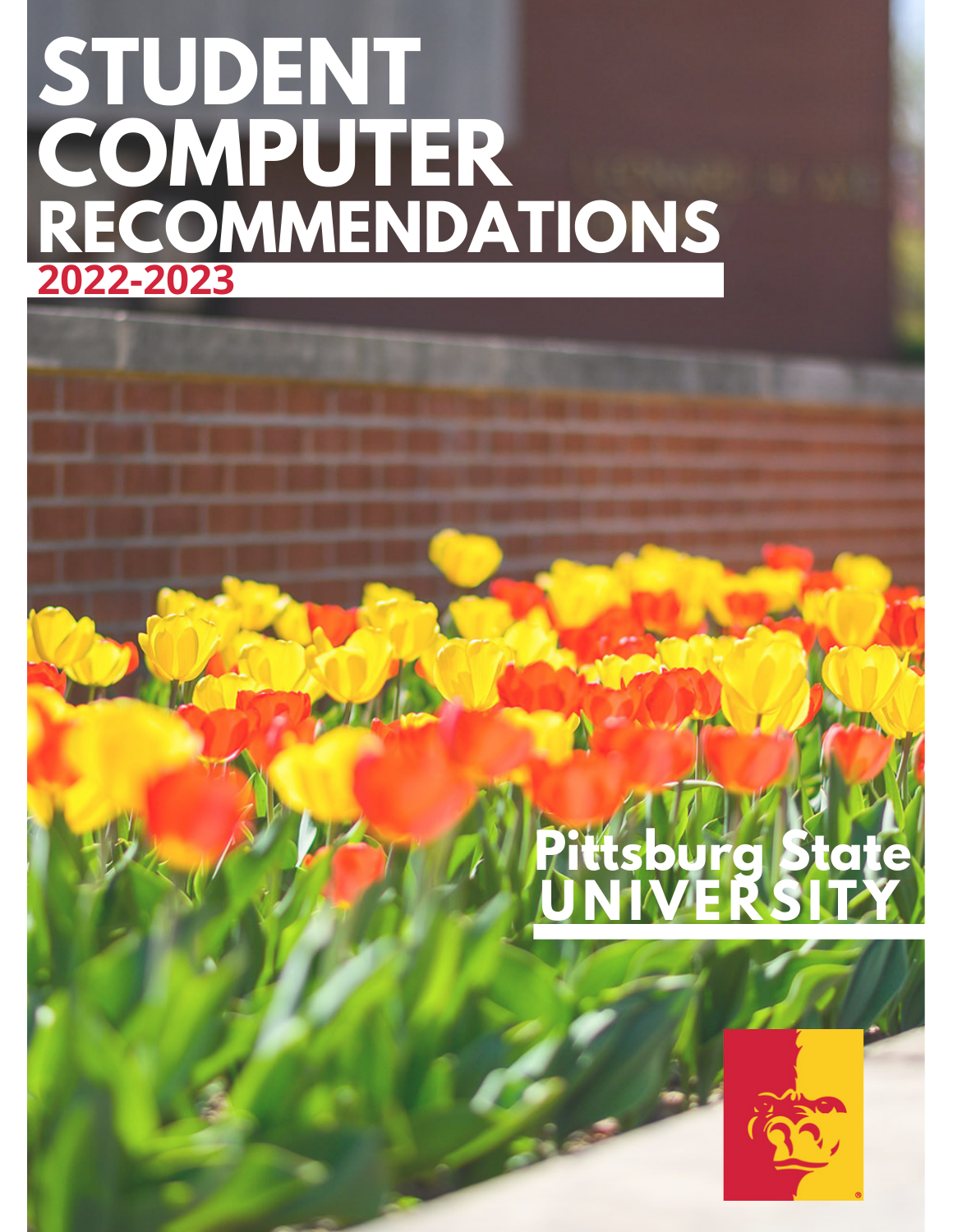**1**

**Before purchasing a computer, check the college/department computer requirements for your field of study. You can find contact information to Academic Departments in our [University](https://psuapps-lb.pittstate.edu/UniversityDirectory/Directory/) Directory.**

**Engineering Tech Majors: The Dept of Engineering Technology has created a recommendation page for all ETECH [Majors](https://www.pittstate.edu/etech/student-computer-recommendations.html).**

**If you are looking for a midline machine and don't need a specific machine tightly connected to your major, please see the following recommendations.**



**Save on your computer purchase by ordering through PSU's Pitt Start [Page!](https://www.pittstate.edu/it/pitt-start/computer-hardware.html)**

**Questions? Contact the Gorilla Geeks 620.235.4600 or geeks@pittstate.edu or 109 Whitesitt Hall**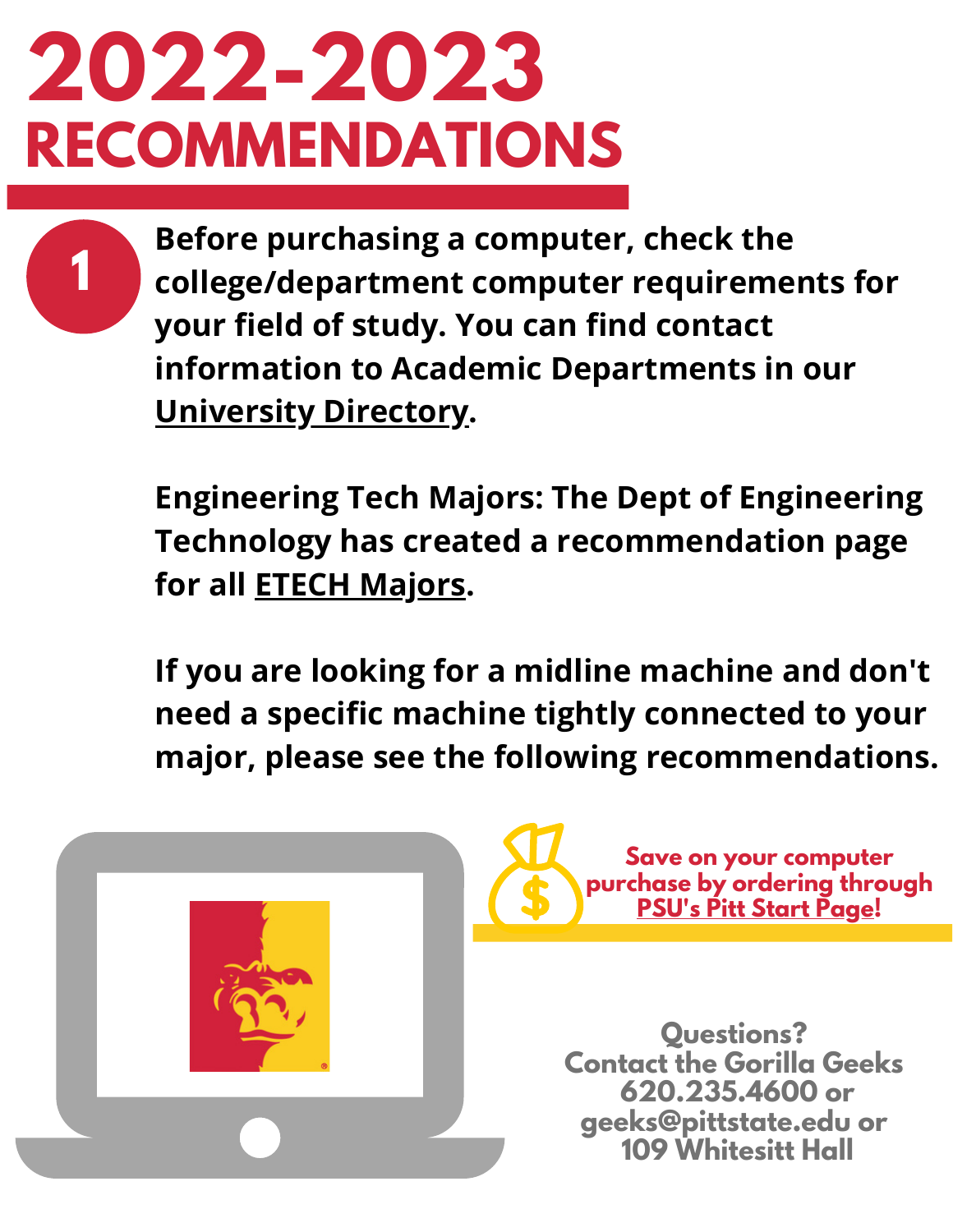**Decide on your Operating System (OS). The most commonly used OS's at PSU are Windows and Macintosh.**

**3**

**2**

#### **Our Recommendations on the details:**

*Operating system:*

**Windows 10 or 11 (Professional, Education, Enterprise, or Home) OR the Latest Mac Operating System.**

#### *Processor:*

**Laptop: Intel Core i5 / Ryzen 5 or better. Desktop: Intel Core i5 / Ryzen 5 or better.**

#### *Monitor and video card:*

**Laptop: LCD 1280x800 resolution or higher.**

**Desktop: 1080p/FHD or better.**

**If doing a lot of 3D rendering or other graphic processing-intensive tasks, Preferred to have dedicated graphics card for either laptop or desktop.**

*Storage:* **250 gigabytes or more solid-state drive. \*1TB of cloud storage is included with your FREE Microsoft Office 365 account (more info below).**

*Memory:* **(RAM) 8 gigabytes or more for typical use. 16 gigabytes or more for AutoCAD, Adobe Creative Suite applications, and other graphic and videointensive applications.**

*Multimedia:* **Speakers, microphone, and webcam. (These are generally included with new laptops.)**



**\****Microsoft Office/Office 365: There is no need to purchase this.* **As a student, you will receive FREE local installs of Office and a login to Office 365. Learn more at our Office 365 page.**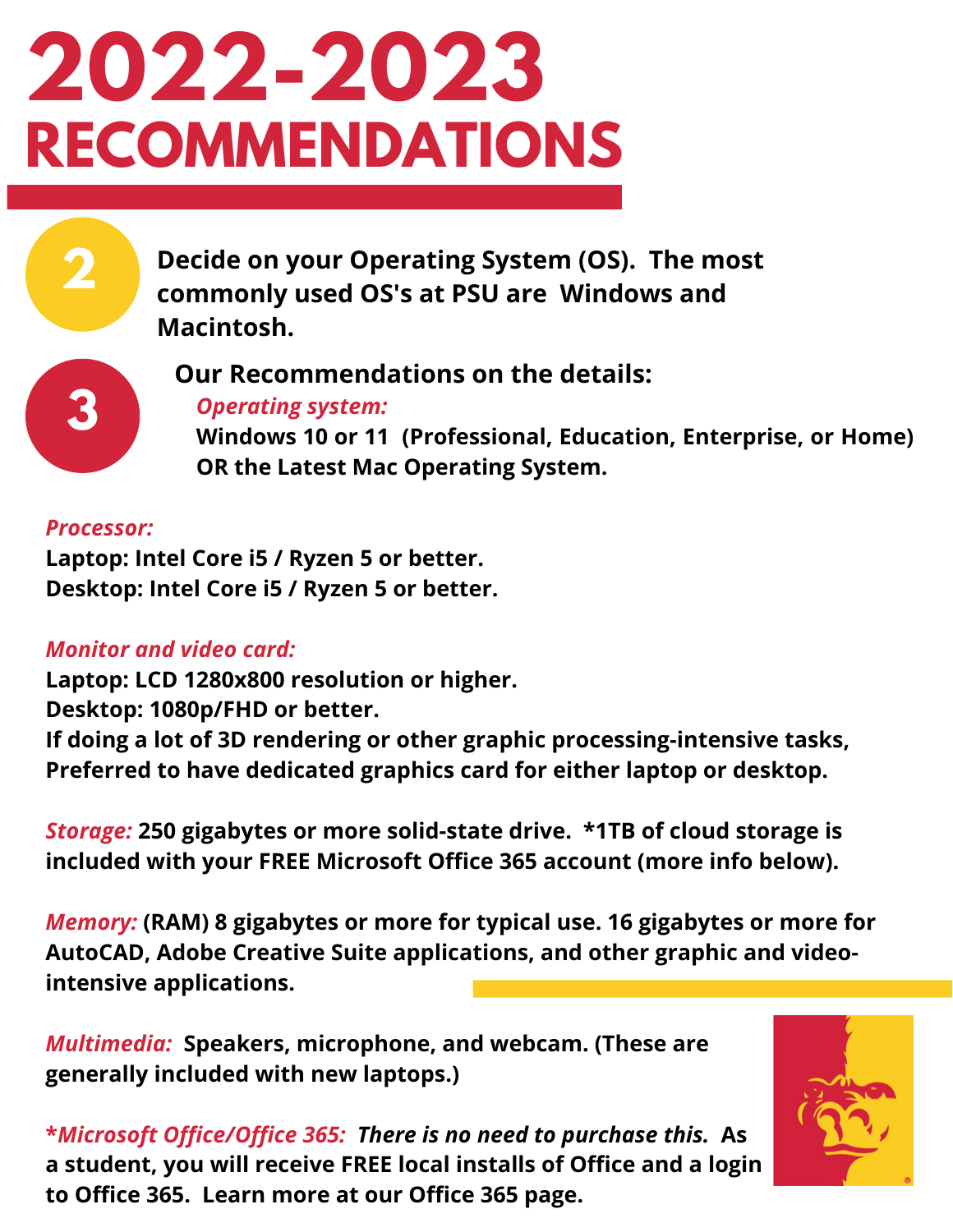**4**

**:**

### **More Key Recommendations:**

*Netbooks and tablet* **computing devices (like Chromebooks, iPads, etc.) do not have the computing power of a normal laptop or desktop computer. For this reason, these tools are not recommended for use as a primary computer at Pittsburg State.**

*Anti Virus Software:* **3rd party antivirus can be installed on your computer, BUT if you have a Windows computer, ensure that it is up to date and that Windows Defender is enabled.**

*Browsers:* **Web applications occasionally do not work well with all browsers. Individuals are encouraged to install an alternative browser such as Google Chrome, in addition to the default browsers provided with the operating system.**

*Backup:* **Use a backup program like Windows Backup or Mac OS Time Machine, with an external hard drive, to ensure file recovery in the event of a system malfunction. \*The utilization of One Drive (with your FREE MS [Office](https://www.pittstate.edu/it/pitt-start/ms-office.html) 36[5](https://www.pittstate.edu/it/pitt-start/ms-office.html) [account\)](https://www.pittstate.edu/it/pitt-start/ms-office.html) is encouraged.**